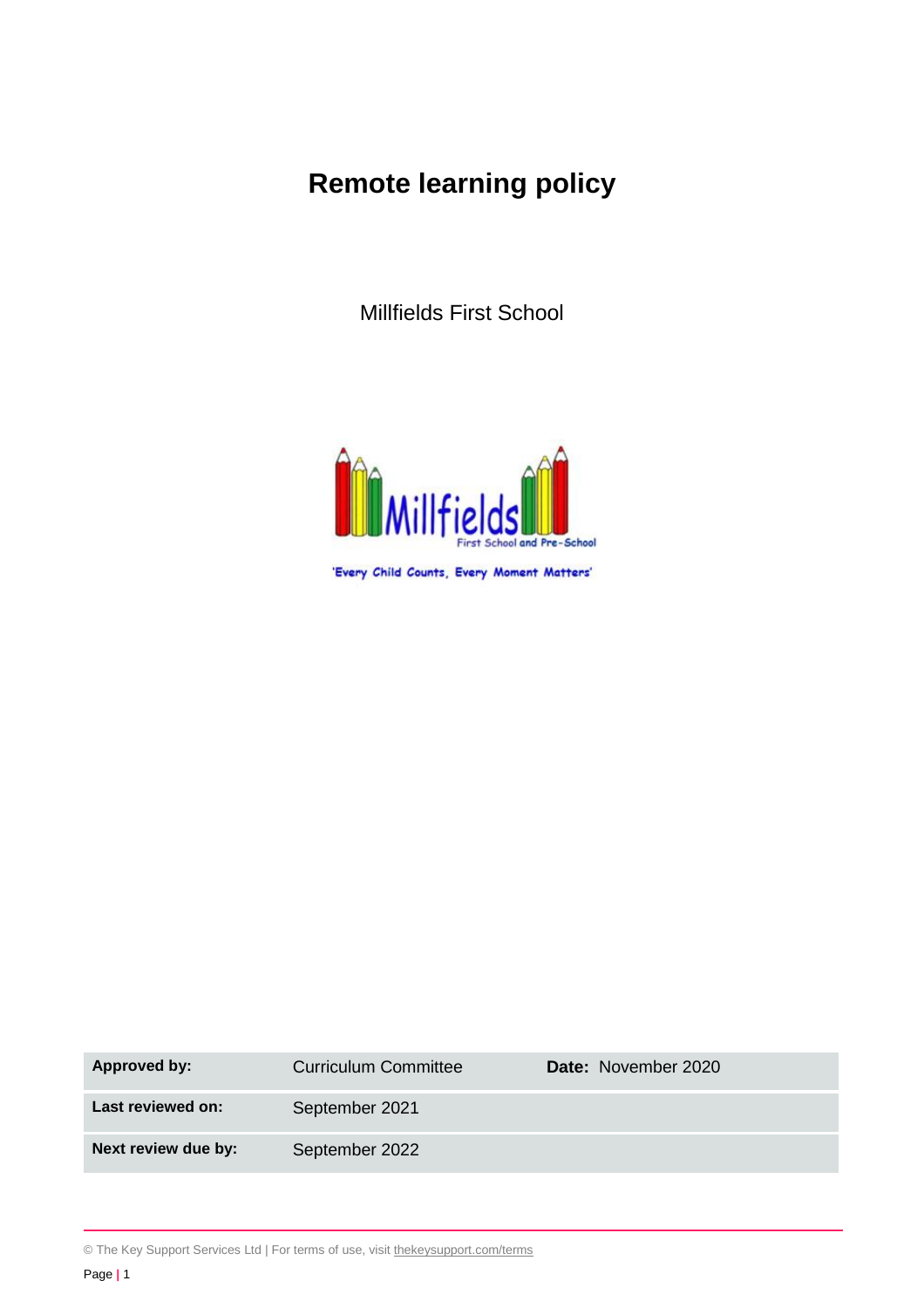# **Contents**

# <span id="page-1-0"></span>**1. Aims**

This remote learning policy for staff aims to:

- Ensure consistency in the approach to remote learning for pupils who aren't in school
- Set out expectations for all members of the school community with regards to remote learning
- Provide appropriate guidelines for data protection

# <span id="page-1-1"></span>**2. Roles and responsibilities**

#### **2.1 Teachers**

When providing remote learning, teachers must be available between 8.30am-3.20pm with an hour's lunch break to be taken during normal school lunch time.

If they're unable to work for any reason during this time, for example due to sickness, they should report this using the normal absence procedure. When this is the case, a member of the SLT should arrange with the teacher's year partner to post the pre-prepared work for their class.

Teachers are responsible for providing remote learning for their class:

> Setting work:

- $\circ$  The work should follow, as far as possible, the day's timetable and meet the needs of the individuals within the class.
- $\circ$  The work should be set at the start of the day, or no later than the official start time of each lesson. The work should be available to the children and parents for the entire school week, plus the weekend.
- $\circ$  The work should be set through the Purple Mash interface, or emailed directly to parents through the class email address. It should consist of a variety of sources, eg Purple Mash, Oak Academy, voiced over power points, Teams recordings and where appropriate, Teams live lessons.
- $\circ$  Teachers should keep a list of children in their class who they know do not have remote capability. They should also keep a copy of each of their classes CGP books at home. In this way, if staff are off, they can let SLT or their Year Group partner know which pages of the books need to be cut out and sent home to the children who do not have remote access, to help fulfil the learning for the week. For children without access teachers should also supplement this with other activities which are in line with the class timetable.

© The Key Support Services Ltd | [thekeysupport.com/terms](https://thekeysupport.com/terms-of-use)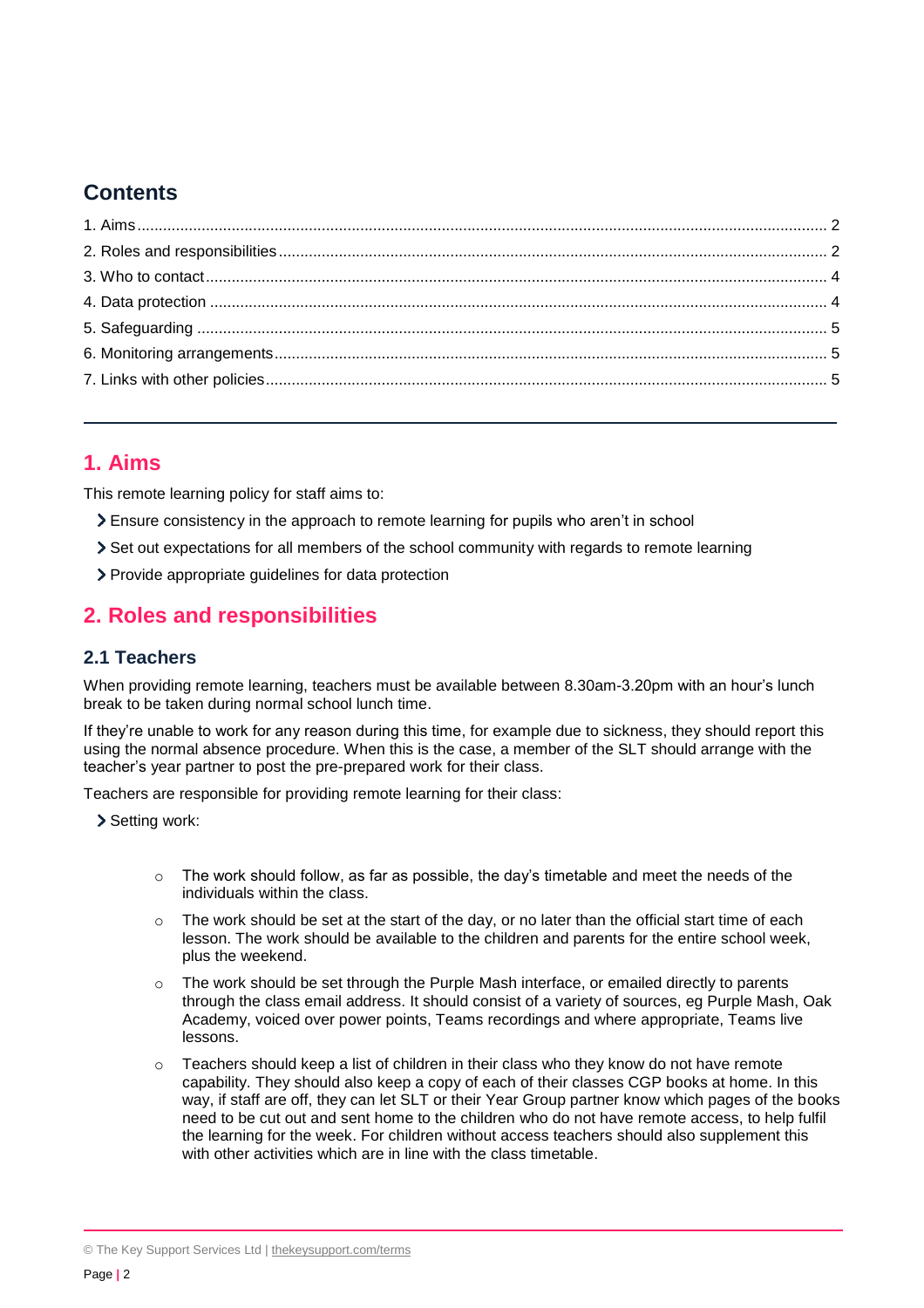- > Providing feedback on work
	- $\circ$  For children who can access remote learning, feedback should be done through Purple Mash/ Teams or class email.
	- $\circ$  Hardcopy work can be sent to school with siblings to be marked, or children will return it at the end of their absence. This should then be marked and returned to the children.
- Xeeping in touch with pupils who aren't in school and their parents:
	- $\circ$  For children who are accessing the remote learning regularly, contact is through the feedback provided. If children are not accessing the remote work, a phone call/ email should be made once a week to check up on the children. If the phone call/ email is not answered after a second attempt on consecutive days, the DSL should be informed. Teachers should only answer emails during the working day.
	- o Any complaints or concerns shared by parents should be dealt with in a timely manner, and where appropriate, escalated to a member of SLT. Any safeguarding concerns should be immediately discussed with the DSL
	- o Children who fail to complete work should have their parents contacted and the importance of the work re-iterated to them

Attending virtual meetings with parents and pupils:

- o The school dress code should be followed
- o Backgrounds should be blurred or be replaced with an appropriate picture

If the whole class bubble is away from school, including the teacher, the above applies. If the whole class bubble, minus the teacher is off, the above applies but the teacher has the choice of working from home or school.

If just the teacher is off and feels well, the teacher should teach their planned lessons and stream themselves into the classroom via Teams. Work / powerpoints etc should be shown to the children via Screen Share. The class TA should be in the classroom to assist with instructions and to safeguard the children. The TA should feed back to the teacher how the children did, which children struggled etc. The day should follow its normal course.

If individual children are off due to COVID-19 isolation, work following the timetable should be sent as per above.

#### **2.2 Teaching assistants**

When teaching assistants have to be at home due to COVID-19 isolation they should be available for work during their normal working hours. If they're unable to work for any reason during this time, for example due to sickness, they should report this using the normal absence procedure.

Teaching assistants should undertake their pre-agreed training courses. The stated hours of these courses should be in line with the hours of work for which the individual is employed. Evidence of completion of these courses should be given to their phase leader for inclusion in their training profile.

#### **2.4 Senior leaders**

Alongside any teaching responsibilities, senior leaders are responsible for:

- Co-ordinating the remote learning approach across the school
- Monitoring the effectiveness of remote learning through discussions with the teachers

If senior leaders have to work from home they will undertake their normal duties as far as reasonably possible using Teams for any meeting they may have planned and liaising with the school office and each other.

<sup>©</sup> The Key Support Services Ltd | [thekeysupport.com/terms](https://thekeysupport.com/terms-of-use)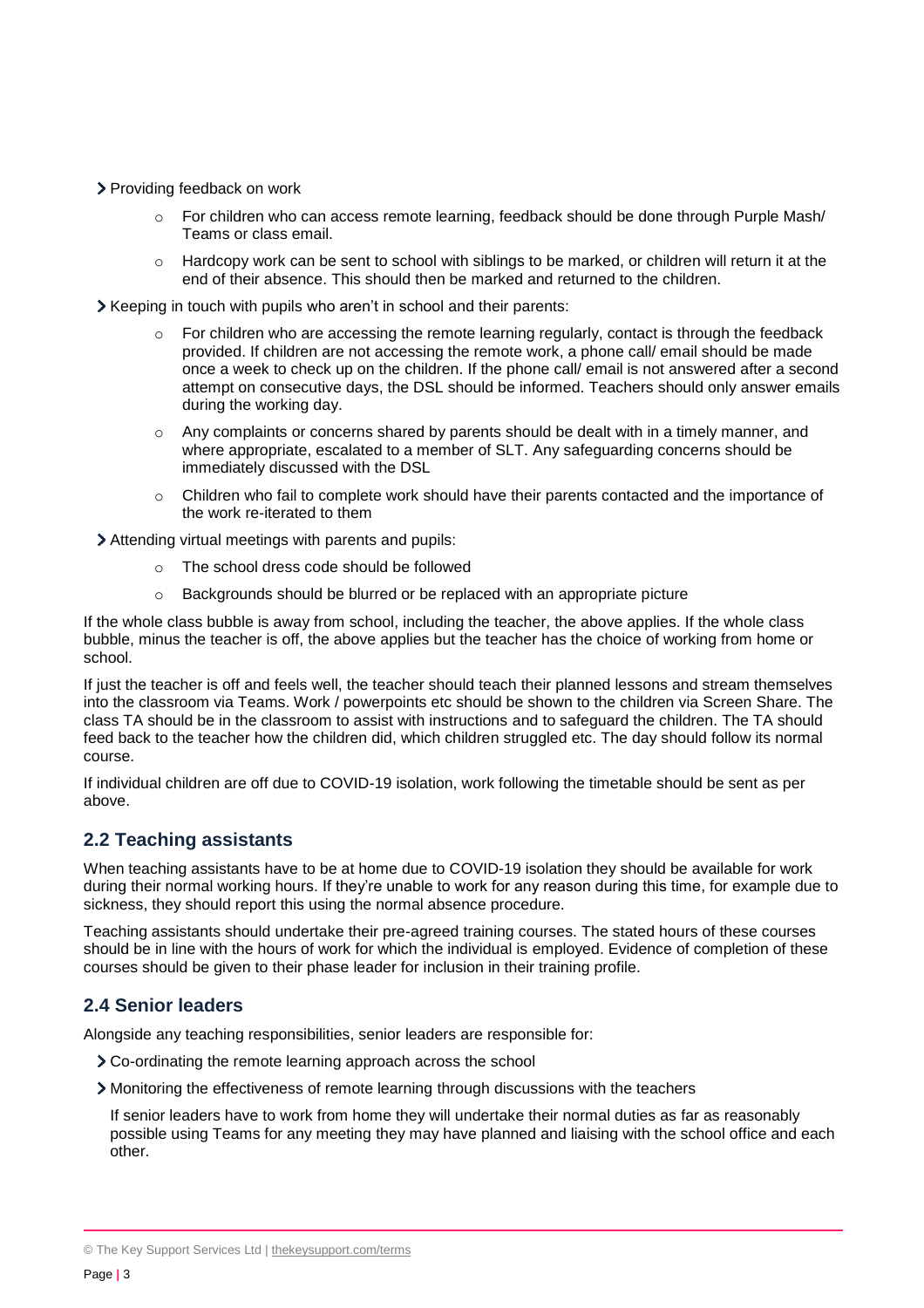#### **2.5 Designated safeguarding lead**

The DSL is responsible for actioning any concerns raised by teachers.

#### **2.7 Pupils and parents**

Staff can expect pupils learning remotely to:

- > Be contactable during the school day
- Complete work to the deadline set by teachers
- > Seek help if they need it, from the teachers
- Alert teachers if they're not able to complete work

Staff can expect parents with children learning remotely to:

- Make the school aware if their child is sick or otherwise can't complete work
- > Seek help from the school if they need it
- Request hard copies if they cannot access the work remotely
- > Be respectful when making any complaints or concerns known to staff

#### **2.8 Governing board**

The governing board is responsible for:

Monitoring the school's approach to providing remote learning to ensure education remains as high quality as possible

## <span id="page-3-0"></span>**3. Who to contact**

If staff have any questions or concerns about remote learning, they should contact the following individuals:

- Issues in setting work liaise with year group partner, phase leader or the SENDCO.
- Issues with behaviour follow the behaviour policy and where relevant raise the behaviour to SLT.
- Issues with IT –contact IBS and inform the IT co-ordinator
- Issues with their own workload or wellbeing -talk to phase leader or head teacher
- Concerns about data protection talk to the Head Teacher who will liaise with the data protection officer
- Concerns about safeguarding talk to the DSL

## <span id="page-3-1"></span>**4. Data protection**

#### **4.1 Accessing personal data**

When accessing personal data for remote learning purposes, all staff members will:

Will keep the data secure in line with our staff acceptable use policy and our GDPR policy

#### **4.2 Processing personal data**

Staff members may need to collect and/or share personal data such as such as email addresses and phone numbers as part of the remote learning system. As long as this processing is necessary for the school's official functions, individuals won't need to give permission for this to happen.

<sup>©</sup> The Key Support Services Ltd | [thekeysupport.com/terms](https://thekeysupport.com/terms-of-use)